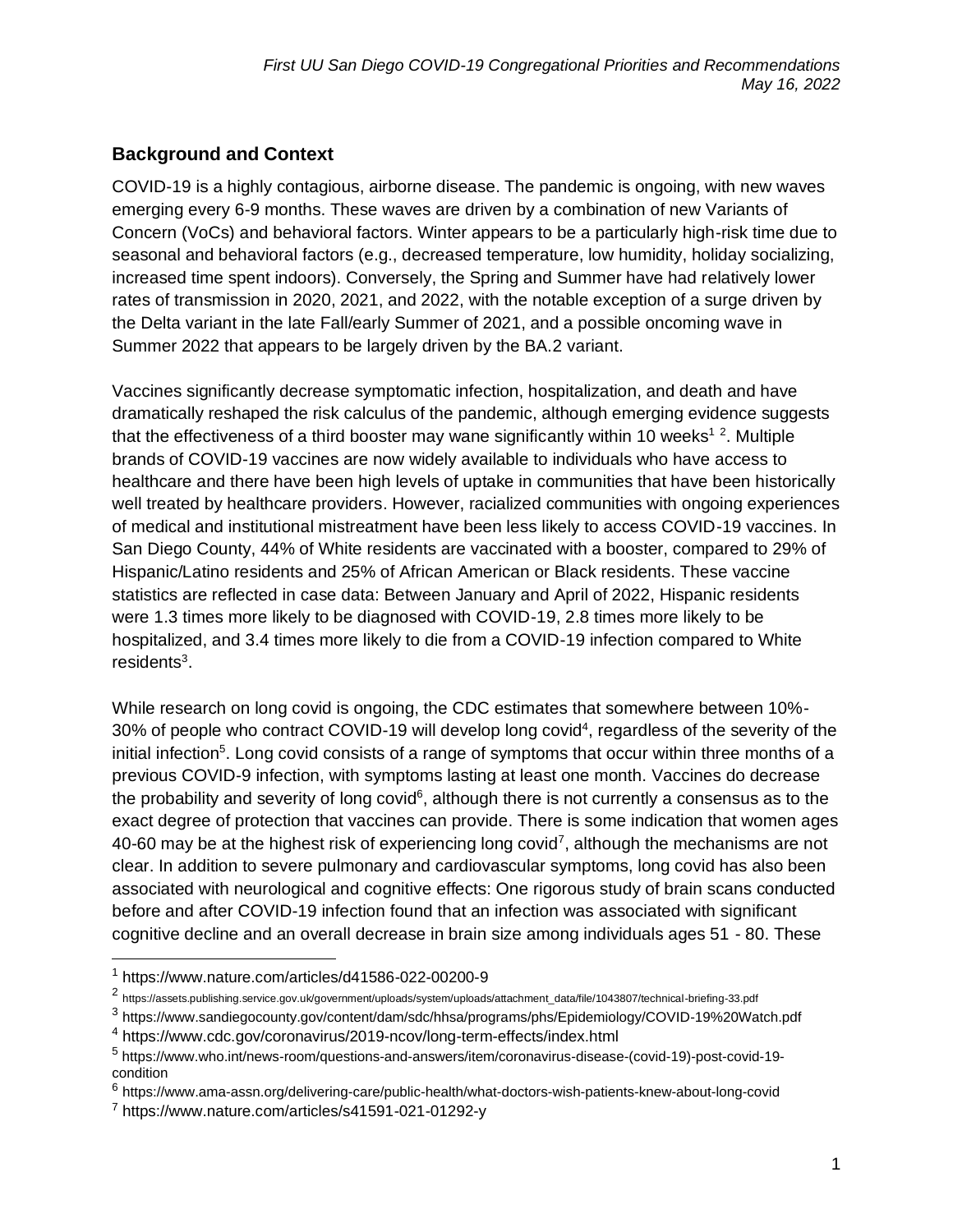results were consistent regardless of disease severity (i.e., whether or not a patient was hospitalized)<sup>8</sup>.

As of May 2022, no vaccine has yet received FDA approval for children under the age of 5. A recent population-level study from the New York Department of Public Health suggests that the dose authorized for children ages 5-11 may not be adequate to prevent symptomatic infection against the most recent omicron variant<sup>9</sup>.

Because COVID-19 is airborne and highly infectious, it is important for institutions to implement mitigation strategies using a public health lens rather than an individual medical framework. Public health responses are most successful when they consider possible interventions at the level of institutions, communities, and relationships, rather than relying solely on the prospect of individual behavior change. Within the context of a Unitarian Universalist community, our public health response to COVID-19 includes consideration of our shared principles, particularly our call to justice, equity, and compassion, and respect for our place within an interdependent web of life. The First Unitarian Universalist Congregation of San Diego has also voted to affirm the 8th principle, in which we covenant to promote a journey towards spiritual wholeness [through actions that] accountably dismantle racism and other oppressions in ourselves and our institutions.

In April of 2022 the reopening team of the First Unitarian Universalist Church of San Diego commissioned a congregational survey to assess communal priorities and risk as the COVID-19 pandemic entered its third year. Staff conducted a concurrent assessment of the ventilation systems in the Hillcrest and South Bay campuses to understand indoor built environment strengths and weaknesses. This document reports on these two exercises and provides recommendations in line with best public health practices and our spiritual principles.

### **Congregational survey**

The reopening team created and distributed a brief online survey using Qualtrics software. The survey was piloted with a diverse set of First UU members and friends and modified based on feedback to ensure clarity and completeness. (Instrument available in Appendix A). A survey link was shared in the weekly church newsletter, via an email listserv (eblast), and in social media posts. We made extra attempts to reach out to parents and members of the South Bay congregation to ensure that their perspective was represented. The survey was available from April 14 - April 27, 2022. Typically 80-120 individuals attend Hillcrest services in person and an additional 50 attend online, while South Bay had an average weekly attendance of approximately 40 people before the pandemic.

<sup>8</sup> https://www.nature.com/articles/s41586-022-04569-5

<sup>9</sup> https://www.medrxiv.org/content/10.1101/2022.02.25.22271454v1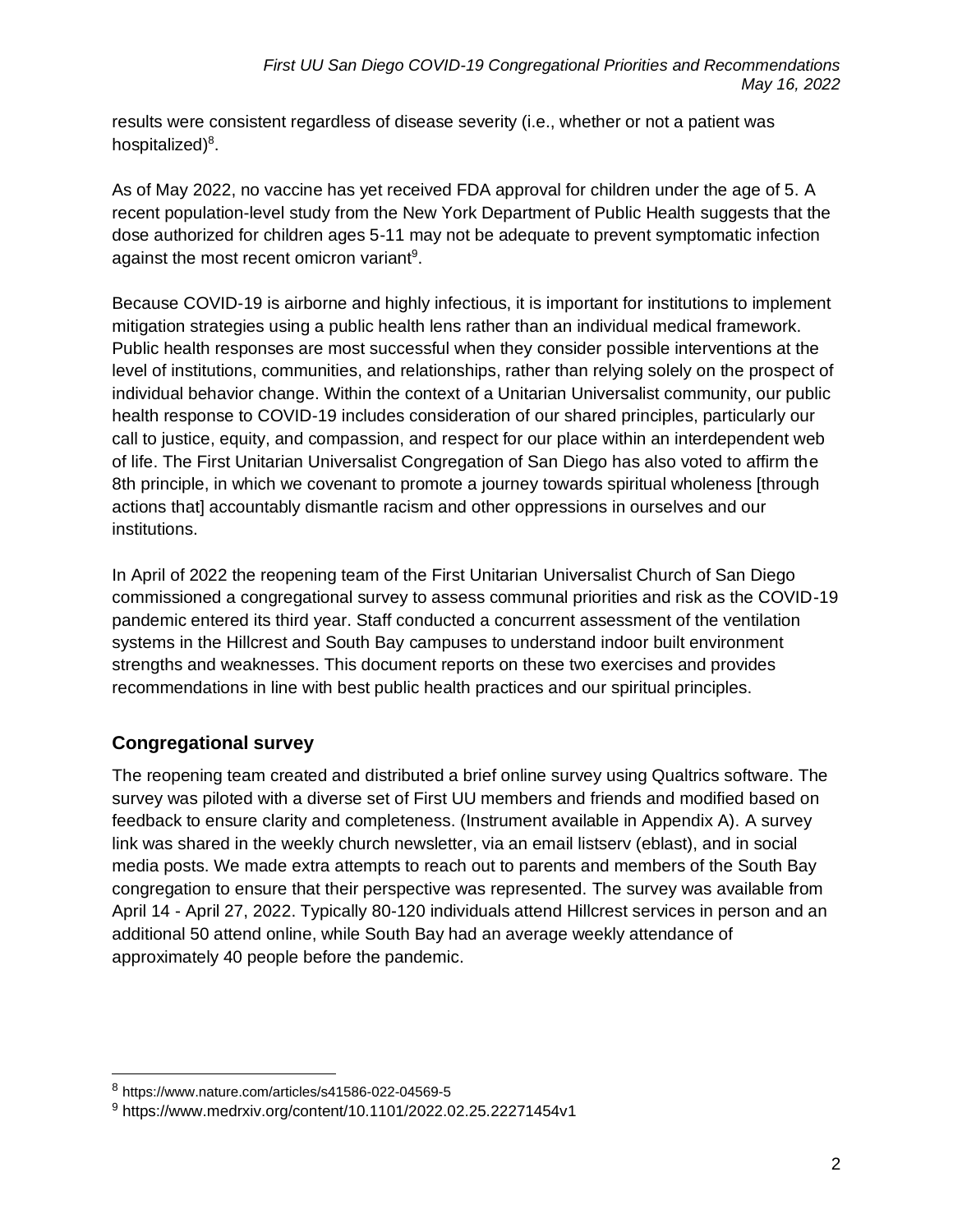### **Demographics**

A total of 239 individuals completed at least 90% of the survey. Eighty-eight percent of congregants reported solely attending the Hillcrest campus, while 12% (n=29) reported attending South Bay. Twenty-three parents responded. Participant ages ranged from 25 - 95, with a mean age of 67. The large majority of respondents were white (89%), 58% were female, 3% were non-binary/third gender, and 33% were male.

|                                        | <b>HILLCREST</b> | <b>SOUTH BAY</b> | <b>ALL</b> |
|----------------------------------------|------------------|------------------|------------|
|                                        | 255              | 37               | 292        |
| Age (mean)                             | 66.8             | 67.5             | 66.9       |
| Live with children                     | 11% (23)         | $3\%$ (1)        | 10% (24)   |
| Gender                                 |                  |                  |            |
| Male                                   | 34% (70)         | $27\%$ (8)       | 33% (78)   |
| Female                                 | 60% (122)        | 57% (17)         | 60% (139)  |
| Non-binary / third gender              | $3\%$ (7)        | 0                | $3\%$ (7)  |
|                                        |                  |                  |            |
| Race                                   |                  |                  |            |
| Asian                                  | $1\%$ (1)        | 0                | $1\%$ (1)  |
| Black / African American               | $2\%$ (4)        | $\Omega$         | $2\%$ (4)  |
| Hispanic                               | $2\%$ (3)        | $11\%$ (3)       | 3% (6)     |
| White                                  | 90% (180)        | 86% (24)         | 89% (204)  |
| <b>Multiracial</b>                     | 7% (13)          | $4\%$ (1)        | 6% (14)    |
| <b>Vaccination status</b>              |                  |                  |            |
| Not vaccinated                         | $1\% (2)$        | 0                | $1\%$ (2)  |
| Vaccinated                             | $3\%$ (7)        | $3\%$ (1)        | 3% (8)     |
| Vaccinated + 1 booster                 | 62% (132)        | 65% (20)         | 62% (152)  |
| Vaccinated + 2 boosters                | 34% (73)         | 32% (10)         | 34% (83)   |
|                                        |                  |                  |            |
| <b>Household vaccination status</b>    |                  |                  |            |
| Not all HH members vaccinated          | $2\%$ (4)        | 0                | $2\%$ (4)  |
| All HH members vaccinated              | $8\%$ (13)       | 0                | 7% (13)    |
| All HH members vaccinated + boosted    | 90% (147)        | 100%             | 91% (172)  |
| Self-reported high risk (yes/maybe)    | 46% (95)         | 43% (13)         | 45% (108)  |
| Household member high risk (yes/maybe) | 23% (48)         | 47% (14)         | 26% (62)   |

All but 2 survey respondents reported being vaccinated. Ninety-five percent of respondents were vaccinated and boosted with either 1 booster (62%) or 2 boosters (33%). Seventy-one percent of respondents indicated that all their household members were vaccinated and boosted. Just under half (45%) of those who took the survey self-reported that they were at high risk for COVID-19 or were "maybe" at high risk.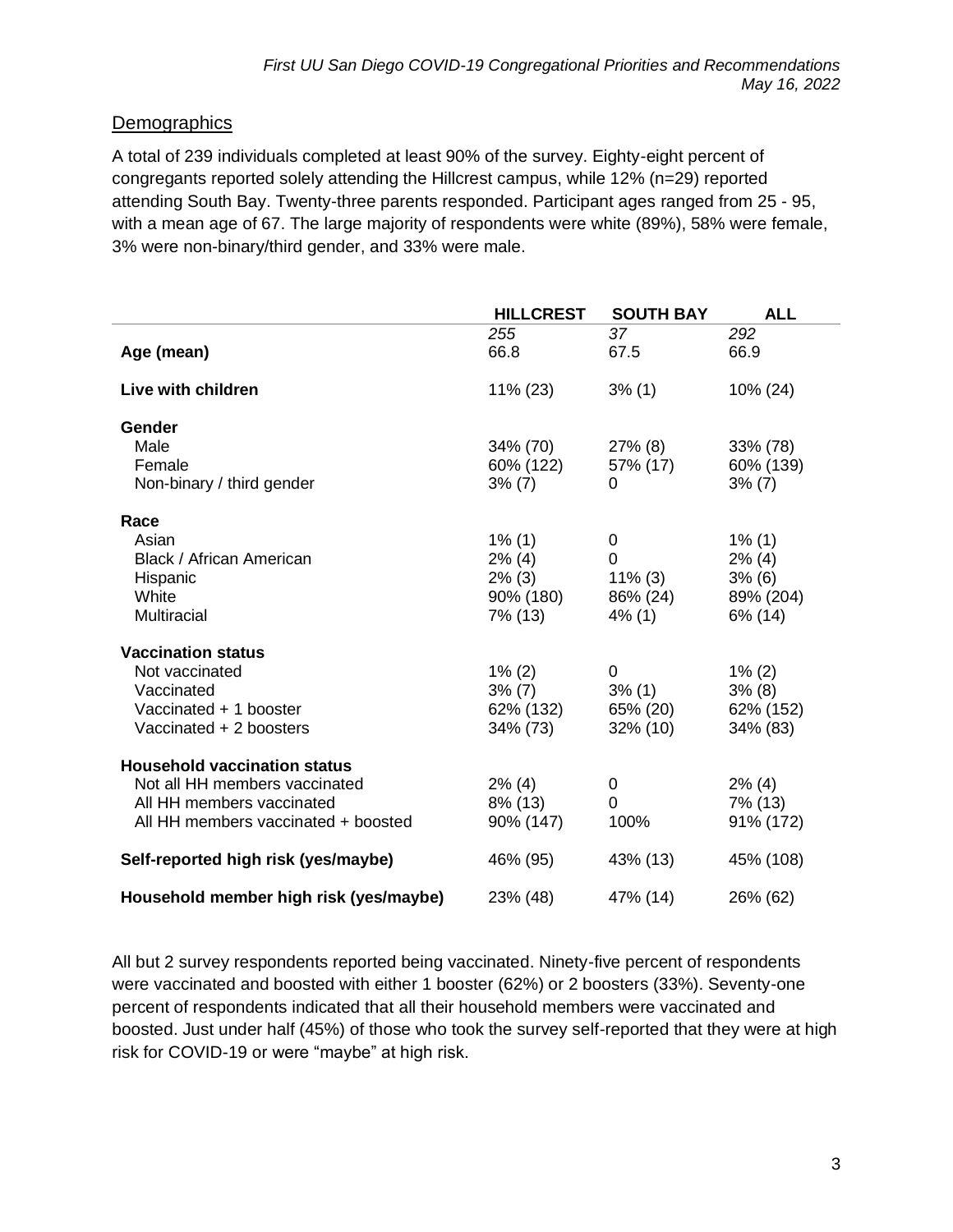### **Priorities**

Survey respondents were asked to rank a list of potential priorities for First UU Church on a scale of 1 - 7, with 7 being an extremely high priority and 1 being an extremely low priority. Priorities differed markedly across the Hillcrest and South Bay congregations (Figures 1 and 2, respectively). Both congregations rated "Practicing an affirming welcome for vulnerable community members" and "Safety for children under 5 and the immunocompromised" as the highest priority. Eliminating mask mandates was the lowest priority for South Bay, and among the lowest priorities for Hillcrest.

In Hillcrest, the top 5 priorities are safety for the immunocompromised and children under 5, indoor worship, practicing an affirming welcome for all, indoor small groups, and congregational singing. The South Bay congregation prioritized practicing an affirming welcome for all, reopening the South Bay campus, safety for children and the immunocompromised, and expanding social justice work to include COVID-19.

High risk community members had similar priorities across both communities. Notably, eliminating the mask mandate was the lowest priority for those at the highest risk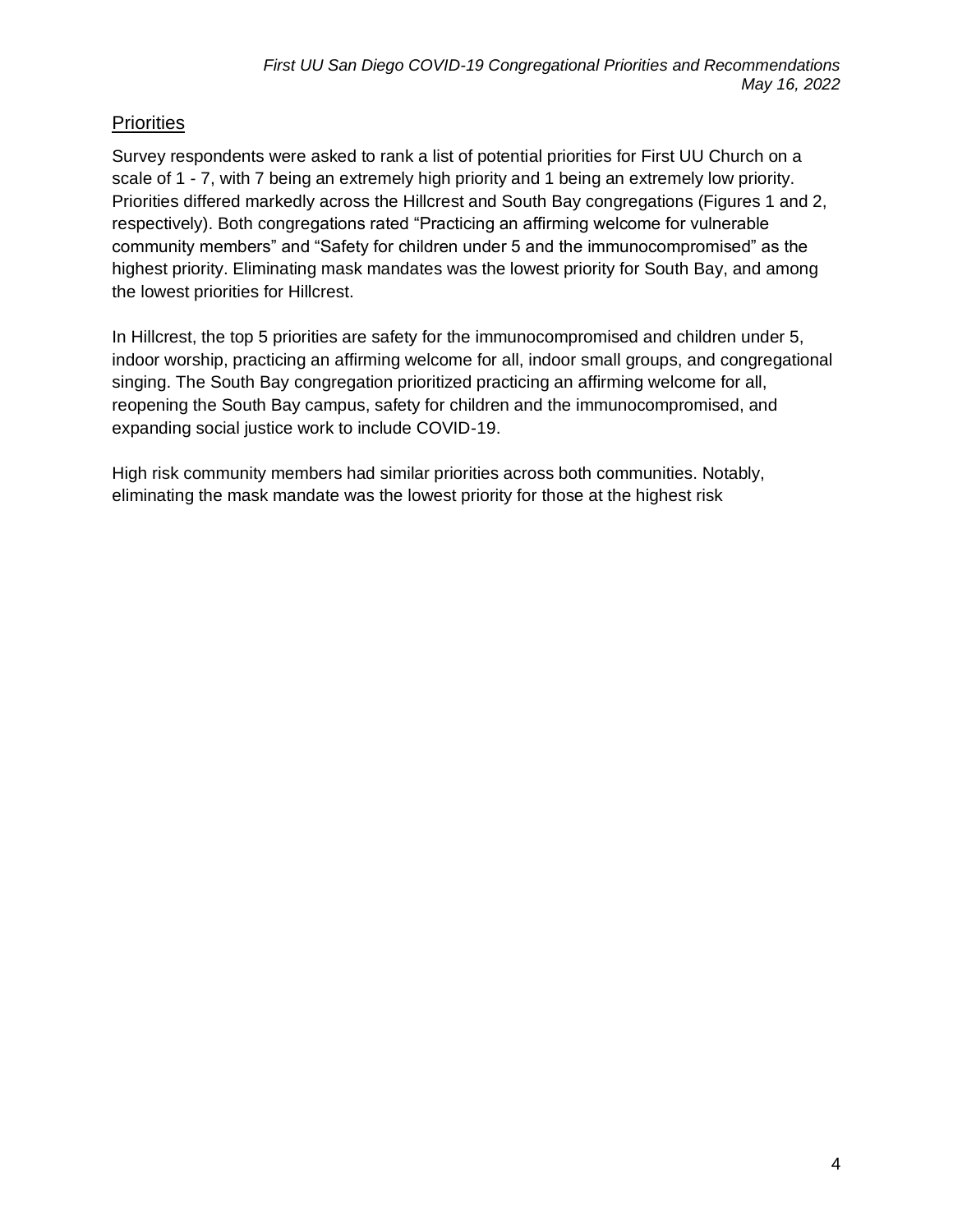

# Hillcrest congregational priorities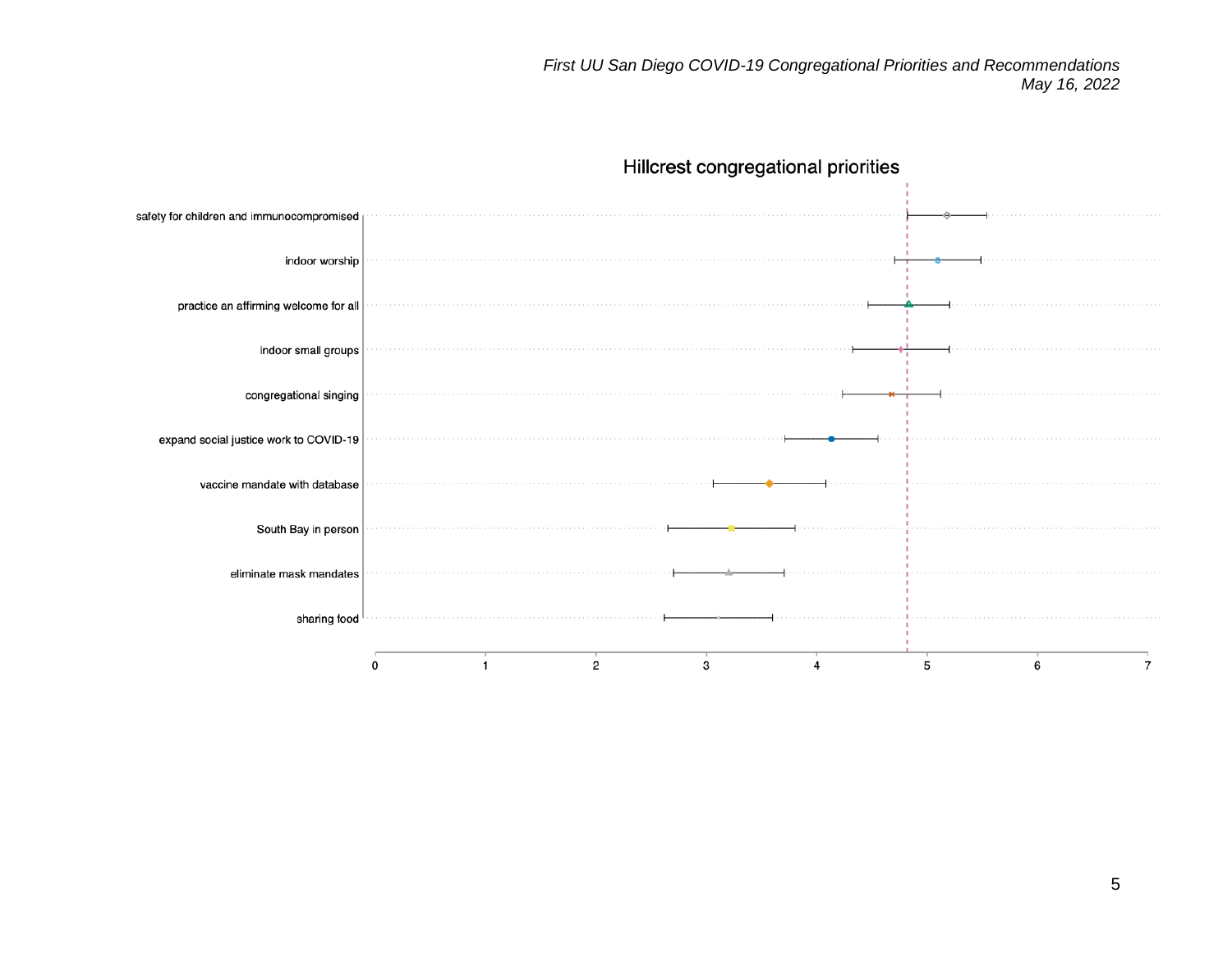*First UU San Diego COVID-19 Congregational Priorities and Recommendations May 16, 2022*

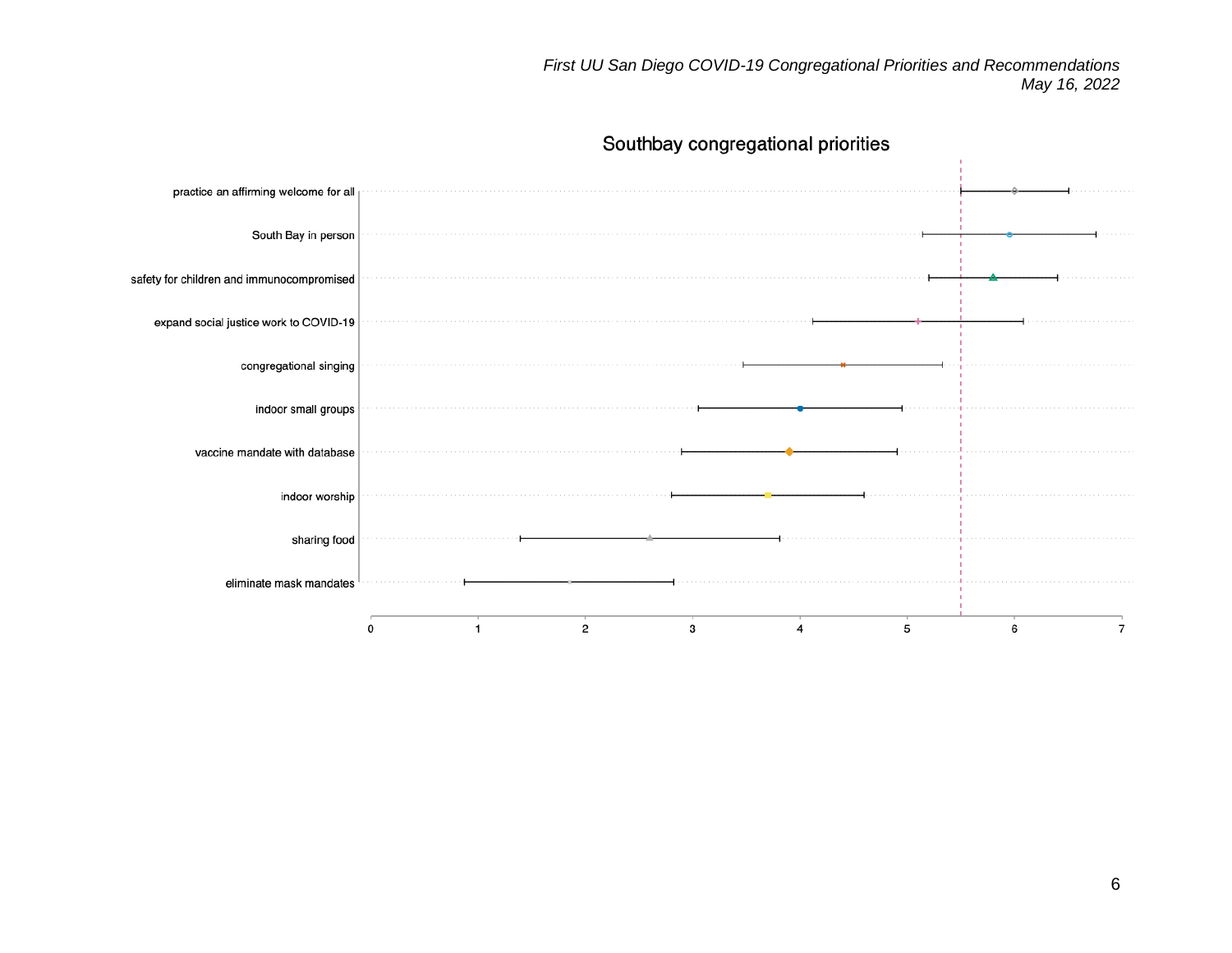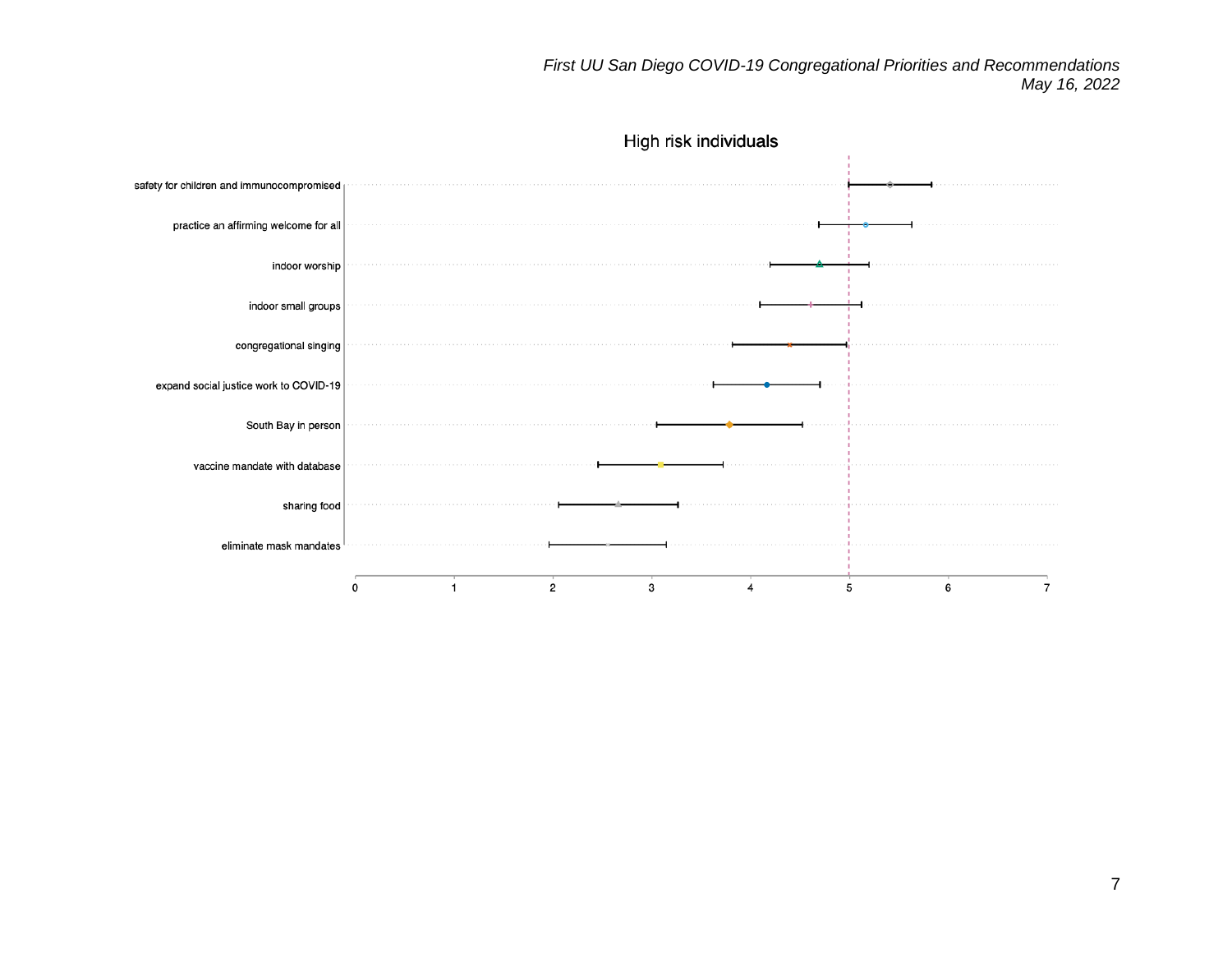#### Risk mitigation strategies

Congregants were asked to share their preferences regarding different risk mitigation strategies: Attending church online, masking indoors and outdoors, regular testing, and participating in a vaccine registry. Thirty-eight percent of respondents said that even when in-person service is available they would be extremely (17%) or somewhat (21%) likely to continue attending worship online. The most significant predictor of preferring online services is age. Congregants ages 71 and older were six times more likely to report that they would likely continue attending services online compared to participants 45 or younger. After adjusting for age, neither primarily attending services in South Bay nor personal risk perception were significantly associated with preferring online services.

Overall, 72% of congregants reported that they were willing to continue masking outdoors. The numbers were slightly higher in South Bay (82%) than Hillcrest (71%), but the difference was not statistically significant. Not surprisingly, an even higher percentage of individuals were willing to mask indoors, with 90% across all campuses (88% Hillcrest, 96% South Bay). The vast majority of individuals also felt that it was extremely, very, or moderately important that other people continue to mask in indoor spaces (90% South Bay, 77% Hillcrest), and about 50% felt that it was extremely, very, or moderately important that others continue to mask outdoors as well (48% Hillcrest, 64% South Bay).

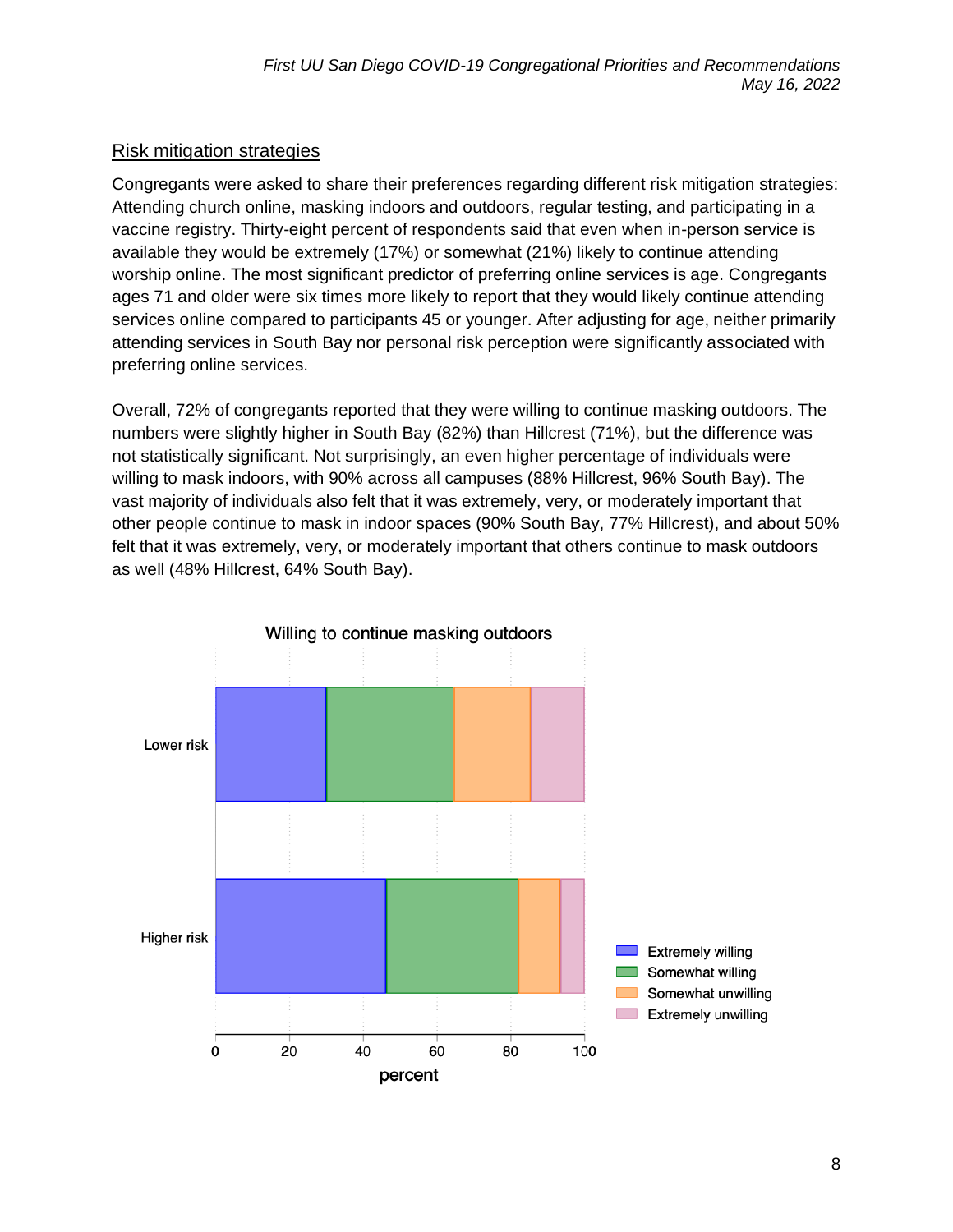People who considered themselves to be at high risk were significantly more willing to mask both indoors and outdoors. After adjusting for perceived self-risk and age, the only other predictor of willingness to mask was gender, with men rating themselves as significantly less willing to mask outdoors compared to women ( $p = 0.003$ ).



Higher risk individuals were almost twice as likely to categorize other people's masking behaviors outdoors as extremely, very, or moderately important (67%) compared to individuals who do not consider themselves to be at high risk (36%).

Just over 40% of survey respondents said that they would be somewhat or extremely likely to access a COVID-19 test if one was offered during Sunday worship (n=101). Community members were also very willing to share their vaccine status with First Church staff as part of a vaccine registry program, with 83% saying that they would 'definitely' be willing, and an additional 14% 'probably' willing.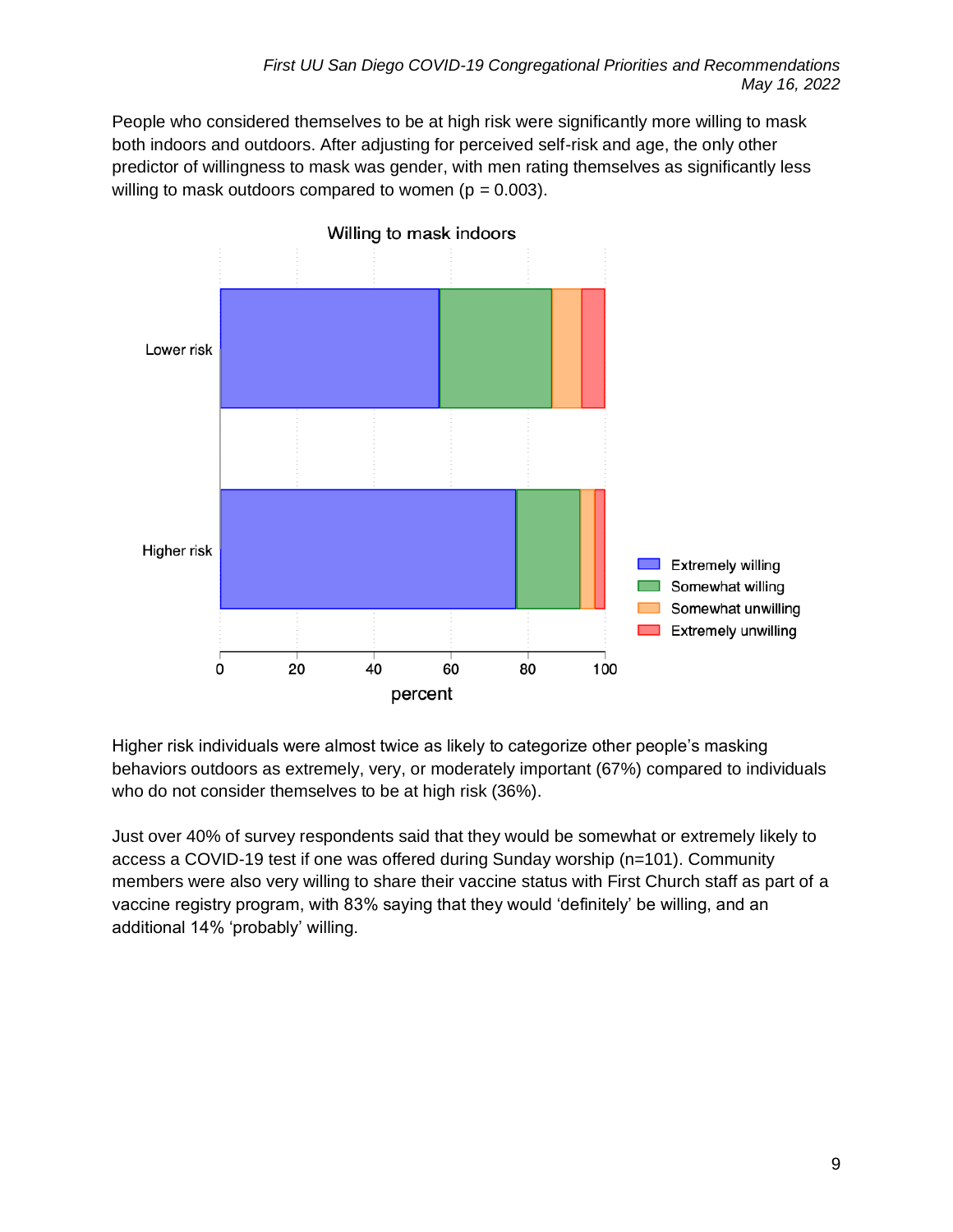

How important is it to you that OTHER people mask outdoors?

How important is it to you that OTHER people mask indoors?

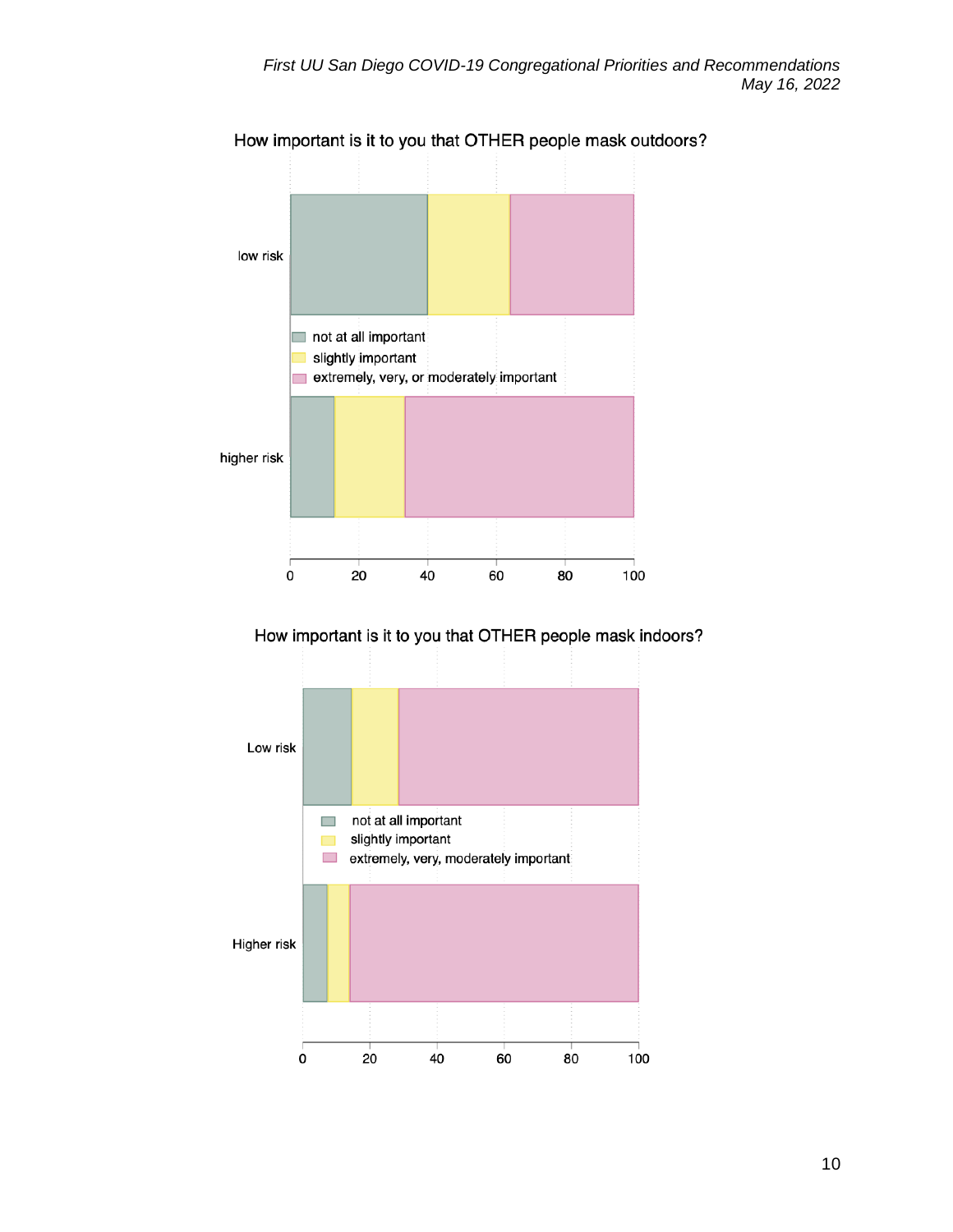### **Airflow assessment**

Air change reports were provided for Hillcrest and South Bay campuses on April 12, 2022. The American Society of Heating, Refrigerating, and Air Conditioning Engineers (ASHRAE) recommends a minimum of 6.21 air exchanges per hour (ACH). In addition to ensuring a minimum ACH, ASHRAE also recommends using mechanical air cleaners (MERV-13 filters in HVAC, portable HEPA filters in higher risk areas) to remove virus particles from the air.

### **Hillcrest**

The Hillcrest meeting house is 6,887 square feet and has an ACH of 4.2, significantly below the recommended level for safety. Other rooms are shown in the table below:

| Room                 | <b>Square Feet</b> | <b>ACH</b> |
|----------------------|--------------------|------------|
| <b>Meeting House</b> | 6,887              | 4.2        |
| Chapel               | 884                | 8.6        |
| Main Hall            | 2100               | 9.7        |
| Library              | 290                | 15.3       |
| Room 117             | 270                | 15.3       |
| <b>Room 205</b>      | 521                | 12.1       |
| Room 208             | 230                | 14.8       |

Notably, the mechanics of the Hillcrest HVAC system result in spent air being vented through the ceiling, over the chancel, and through the choir loft. The system also relies on the fact that warmer (expelled) air rises, which means that it will be less effective in the winter when heating is needed.

#### South Bay

Only one of South Bay's four rooms exceeds minimum ASHRAE guidelines. One just meets guidelines, and two are below the recommended minimum for air exchanges per hour.

| Room | <b>Square Feet</b> | <b>ACH</b> |
|------|--------------------|------------|
| 101  | 803                | 6.3        |
| 103  | 1027               | 7.9        |
| 104  | 770                | 5.4        |
| 105  | 764                | 5.6        |

### **Recommendations**

The First Unitarian Universalist Church of San Diego community highly prioritizes safety and welcome in our ongoing approach to COVID-19. In line with these stated community priorities, these recommendations center the concerns of those at highest risk, while also considering how to realize the priorities of the congregation, particularly a return to indoor worship, small groups, and singing. Recommendations will also consider how our practices can align with UU principles (2) Justice, equity, and compassion, (7) Respect for the interdependent web of existence, and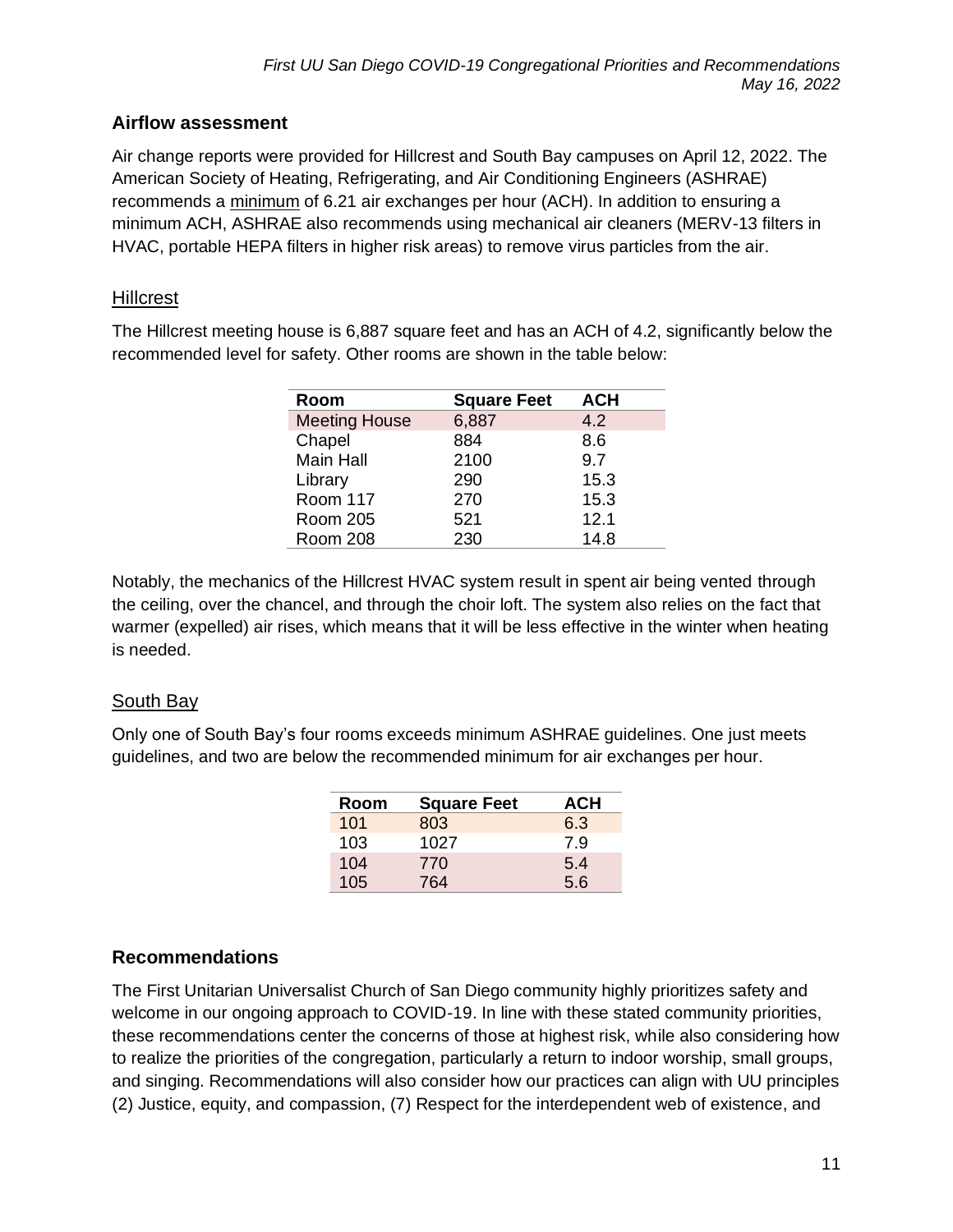(8) Striving to accountably dismantle white supremacist systems of oppression within ourselves and our institution.

#### Utilize multiple and overlapping interventions

No single intervention can completely eliminate all risk of contracting COVID-19. Instead, risk mitigation strategies should consist of a toolkit of potential interventions that can be optimized to best suit the time, space, priorities, and attendee risk tolerance for a given event.

Intervention effectiveness should be considered across a spectrum, sometimes called the hierarchy of control. At one end of this spectrum, the risk of infection is removed by totally removing the virus from the environment through strict stay-at-home orders, isolation, and quarantine. On the other, and least effective, end of the spectrum is the individual use of personal protective equipment $10$ .



The toolkit of intervention options can also be thought of according to the "Swiss Cheese" model popularized in a 2020 New York Times article<sup>11</sup>. While any given intervention will have gaps, the more interventions that can be layered together, the lower the likelihood of infection transmission. When stacking interventions (or cheese slices) it is important to consider their relative efficaciousness at straining out risk.

Below is a suite of potential options for COVID-19 protection in our community. Options are listed from most to least effective. The decision for which options to choose should be dictated by the event, participants, and current overall risk level in the region. The more options put in place, and the more options selected from higher in the list, the lower the risk level.

<sup>10</sup> https://www.frontiersin.org/articles/10.3389/fpubh.2021.747894/full

<sup>&</sup>lt;sup>11</sup> https://www.nytimes.com/2020/12/05/health/coronavirus-swiss-cheese-infection-mackay.html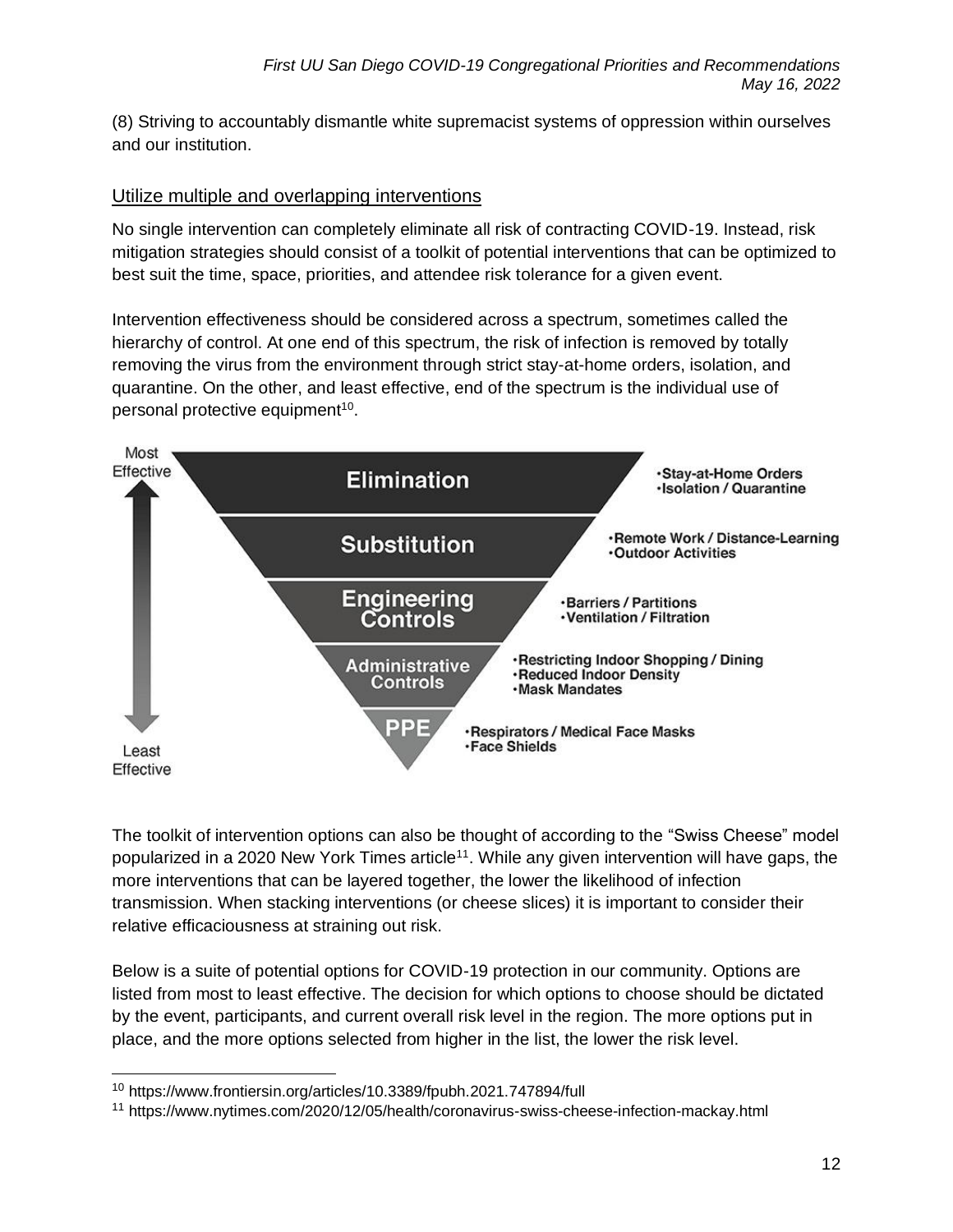## **Multiple Layers Improve Success**

The Swiss Cheese Respiratory Pandemic Defense recognizes that no single intervention is perfect at preventing the spread of the coronavirus. Each intervention (layer) has holes.



Source: Adapted from Ian M. Mackay (virologydownunder.com) and James T. Reason. Illustration by Rose Wong

The worship team and small group leaders may want to consider publicizing which risk mitigation measures will be in place for a given event so that community members can decide for themselves if they feel that an event is appropriate for their own level of risk-tolerance.

#### *Substitution*

- Maintaining a robust virtual option and providing support for small groups that would like to ensure equitable remote or hybrid options for some or all members.
- Prioritizing outdoor meetings to the extent possible and acceptable. Working to ensure that outdoor spaces are equally comfortable and accessible compared to indoor spaces (i.e., shade, amplification, seating).

### *Engineering*

- Upgrading all HVAC systems to utilize MERV-13 filters
- Making  $CO<sub>2</sub>$  monitors available in small and large group meeting spaces. Levels of  $CO<sub>2</sub>$ should ideally be kept at 500 ppm or below.
- Providing HEPA filters, particularly in spaces with ACH below the recommended level (Hillcrest Meeting room, potentially all rooms in South Bay, particularly 104 and 105).
- $\bullet$  Use C0<sub>2</sub> monitors to understand potential risk zones and prioritize placement of HEPA filters. For example, a HEPA filter should be present on the Chancel in the Hillcrest meeting room where a combination of unmasked speakers and the path of air venting could be dangerous for ministers and other service leaders.
- Place one or more HEPA filters in designated "lower-risk" areas, for individuals who would prefer an extra layer of safety. Using a HEPA filter with a carbon filter would have the added benefit of eliminating fragrances for those with sensitivities.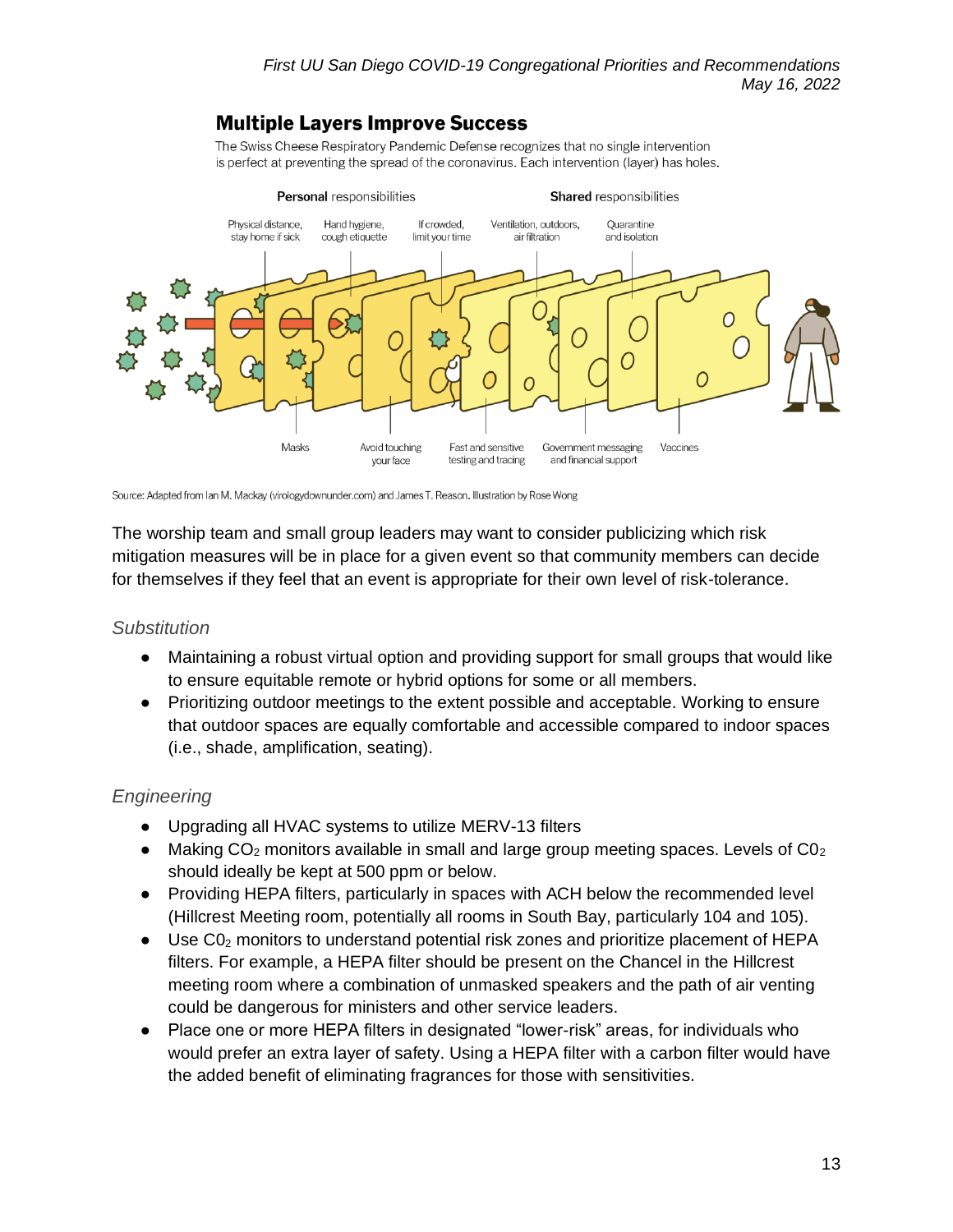HEPA filters are currently the most widely available and affordable tools for air cleaning. As technology improves other options such as UV light cleaners may be worth considering, however, these do not currently have the same evidence base. A HEPA filter buying guide with a chart considering relative cost, noise, and effectiveness is available at <https://cleanaircrew.org/air-cleaners/>



### *Administrative controls*

- Mandating universal masking, prioritizing high-quality good fitting masks such as N95 or KN95
- Providing support for finding masks that fit well. In addition to having masks available at all events, we may want to consider occasional "fitting events" in which community members can try an array of different mask types to see what works for them without committing to buying a set themselves. www.ProjectN95.com is a good resource for affordable and vetted masks.
- Utilizing the largest space available when meeting indoors to reduce density.
- Strongly recommending and/or mandating antigen testing for high-risk activities, groups, or times. If testing is required, leadership should make every effort to ensure that tests are accessible to all individuals who wish to participate.
- Creating and integrating COVID-19 safety expectations into small group covenants that are appropriate and acceptable for each unique group, and periodically reminding members what these are.
- Very high rates of vaccination in our congregation suggest that a vaccine registry is not necessary and should not be a high priority at this time.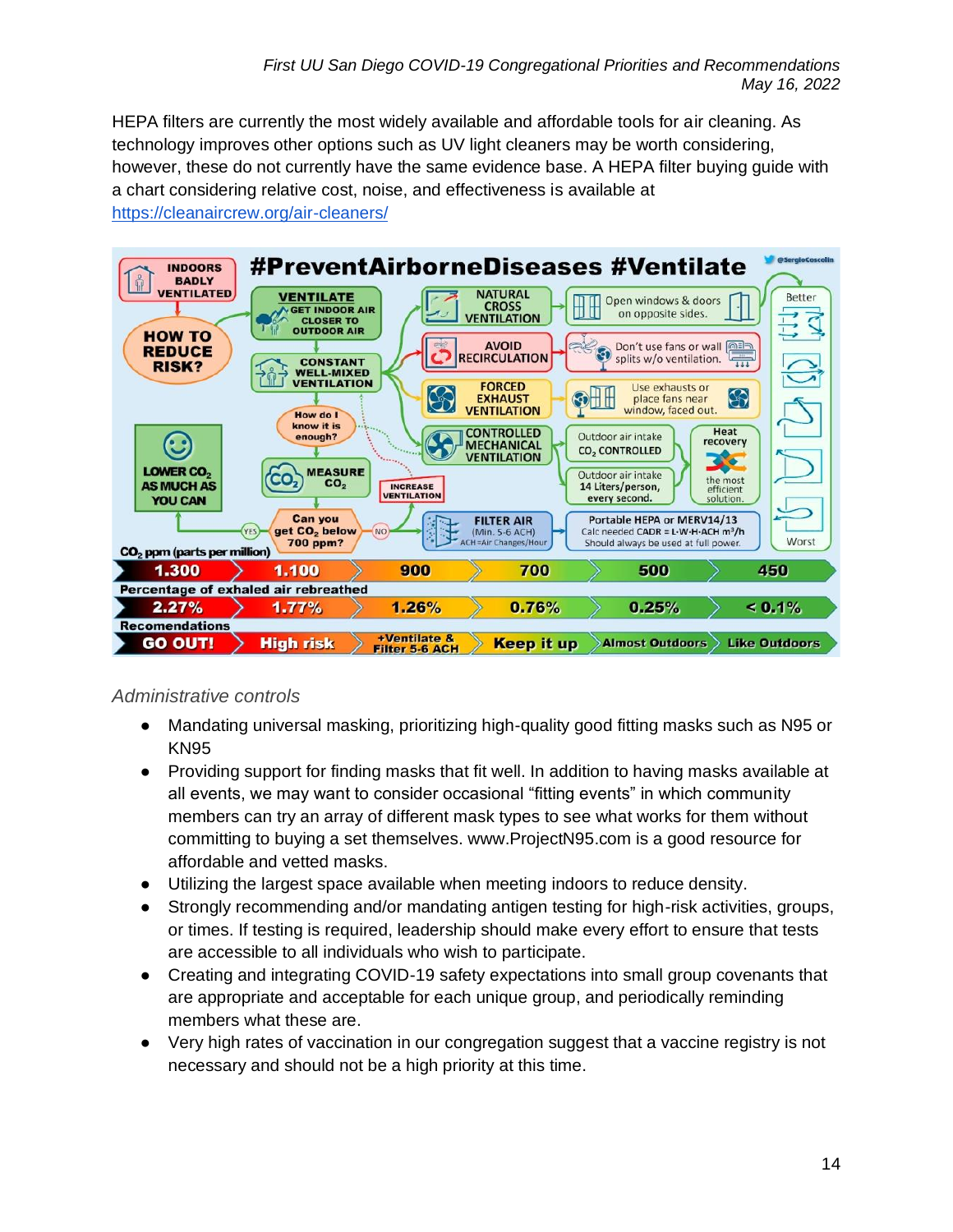Three clear facts emerged from the congregational survey regarding mask mandates as an administrative control: First, the community prioritizes safety and practicing an affirming welcome for all. Second, individuals at higher risk find continued masking in both indoor and outdoor settings to be important. And third, the vast majority of UU community members are willing to continue masking in all settings.

#### Risk assessment metrics

There are several possible metrics to use for risk assessment, all with their own benefits and detractions. Hospitalizations are not considered below as these are a lagging indicator and not a useful tool for making decisions about risk in real-time.

Case rates, particularly case rates of individuals who are vaccinated and boosted (i.e., the population that most closely resembles our community) are an important indicator. While all positive diagnostic tests are reported to County Public Health, official case rates very likely undercount the true rate of COVID-19 infection by a factor of at least 3-4. This is for several reasons: First, positive antigen (home) tests are not counted unless confirmed by a PCR, meaning that as home testing has become more accessible, diagnostic testing has become less reliable as a disease surveillance tool. Second, individuals who are vaccinated and boosted are more likely to have an asymptomatic infection and/or less likely to worry if a given mild symptom could be caused by COVID-19, and therefore may be less likely to access a test. Third, the federal government has recently ended support for diagnostic testing for individuals who are uninsured, leading to systematically less testing in low-income communities. Despite these caveats, case rates are still a useful way to assess trends. The percentage of diagnostic tests that are currently coming back positive ("positivity rate") can suggest trends in community spread as well as ease of testing access.

Wastewater does not rely on individual access to tests and has been repeatedly shown to be a leading indicator of community infections. A drawback is that the science of COVID-19 wastewater epidemiology is still very new, albeit moving at an incredibly fast rate. There is currently no consensus regarding how to calculate the potential number of infections from wastewater viral load or how these data might be associated with the risk of community transmission. The CDC primarily considers trends in wastewater data, i.e., if viral load has climbed or decreased in the previous 7 days. The guidelines for wastewater cutoff in this document are based on analyses conducted by the Knight Lab at UCSD, which has led the wastewater surveillance response in San Diego County from the beginning of the pandemic. San Diego County wastewater data is available at

[https://searchcovid.info/dashboards/wastewater-surveillance/.](https://searchcovid.info/dashboards/wastewater-surveillance/)

Given the above, the following metrics are suggested as a way of determining the current risk context for First UU activities. These metrics should be considered in their totality, with greater weight given to case rates and wastewater viral load.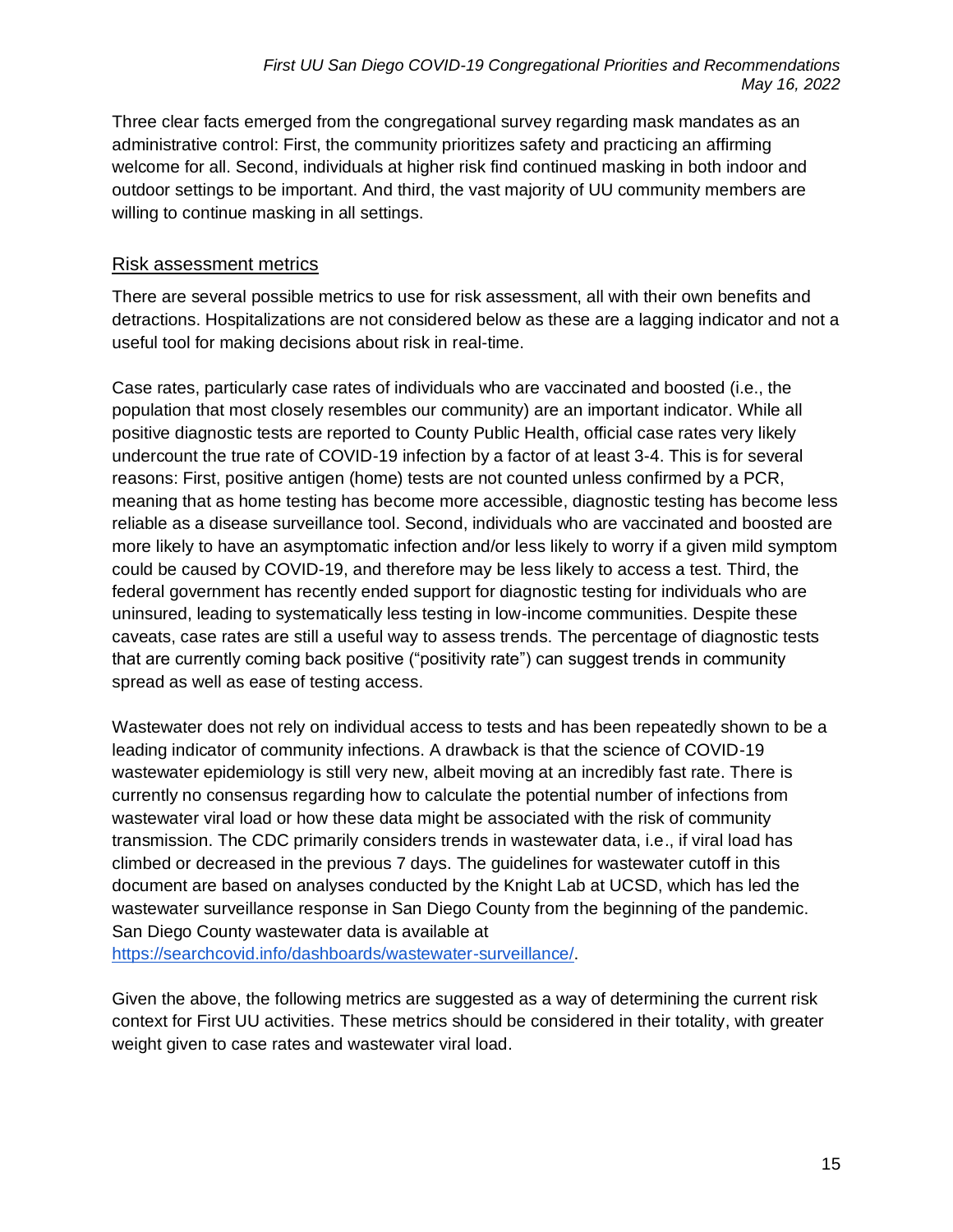The risk levels for case rates were determined by approximately calculating the probability that an infectious person would be present at an in-person gathering of 100 people (i.e., Sunday worship at Hillcrest), assuming a 14-day period of infectiousness and that case rates are undercounted by a factor of 3.

|                                                     | Low                 | <b>Medium</b>   | <b>High</b> |
|-----------------------------------------------------|---------------------|-----------------|-------------|
| Case rate for vaccinated + boosted<br>(per 100,000) | $\leq$ <sup>2</sup> | $3 - 9$         | $>10$       |
| Wastewater viral load                               | $<$ 4 million       | $4 - 5$ million | >5 million  |
| Testing positivity rate                             | $1\%$               | $2\% - 5\%$     | $>6\%$      |
| $R_{\rm 0}$                                         | < 1.0               | $1.0 - 1.4$     | $\geq 1.5$  |

### Consistency with UU principles

As a faith community rooted in shared values, it is important that our COVID response considers not just the evidence, but our principles as well. As an airborne, infectious disease, COVID-19 requires us to consistently recognize the ways in which we are interconnected with other members of our First UU community as well as all residents of the broader San Diego region. The second and seventh principles both call us to consider how our choices as a community may impact those who may be at higher risk.

Our community is extremely well vaccinated. As a predominantly White, affluent, and welleducated cohort, most individuals are also likely to have access to high-quality medical care (i.e., therapeutics). Within our own community a single incidence of transmission, or even a 'super-spreading' event, would most likely not result in high rates of severe disease or death. However, we are also members of the larger San Diego region that exists beyond Hillcrest and South Bay campuses.

COVID-19 transmission is largely stochastic, which means that when transmission does happen - particularly in settings that are indoors or otherwise high risk (many individuals unmasked, singing, chanting, etc...) - it is more likely to result in a large cluster of new infections than a single transmission from one person to another. This stochastic pattern means that group events have the potential to significantly magnify the number of individuals who could potentially seed new transmission chains in the broader community. Given our congregational demographics and the epidemiological patterns of the pandemic, this functionally means that a relatively privileged, White member of our community would have a high likelihood of transmitting an infection acquired at a church event to an essential worker or other higher-risk member of the broader community. The occupational risk of acquiring COVID-19 in these essential settings is one of the reasons why people of color and socially marginalized individuals who work in low-wage, essential jobs have experienced such devastating effects from the pandemic. The second and seventh principles call us to acknowledge this risk, and to consider